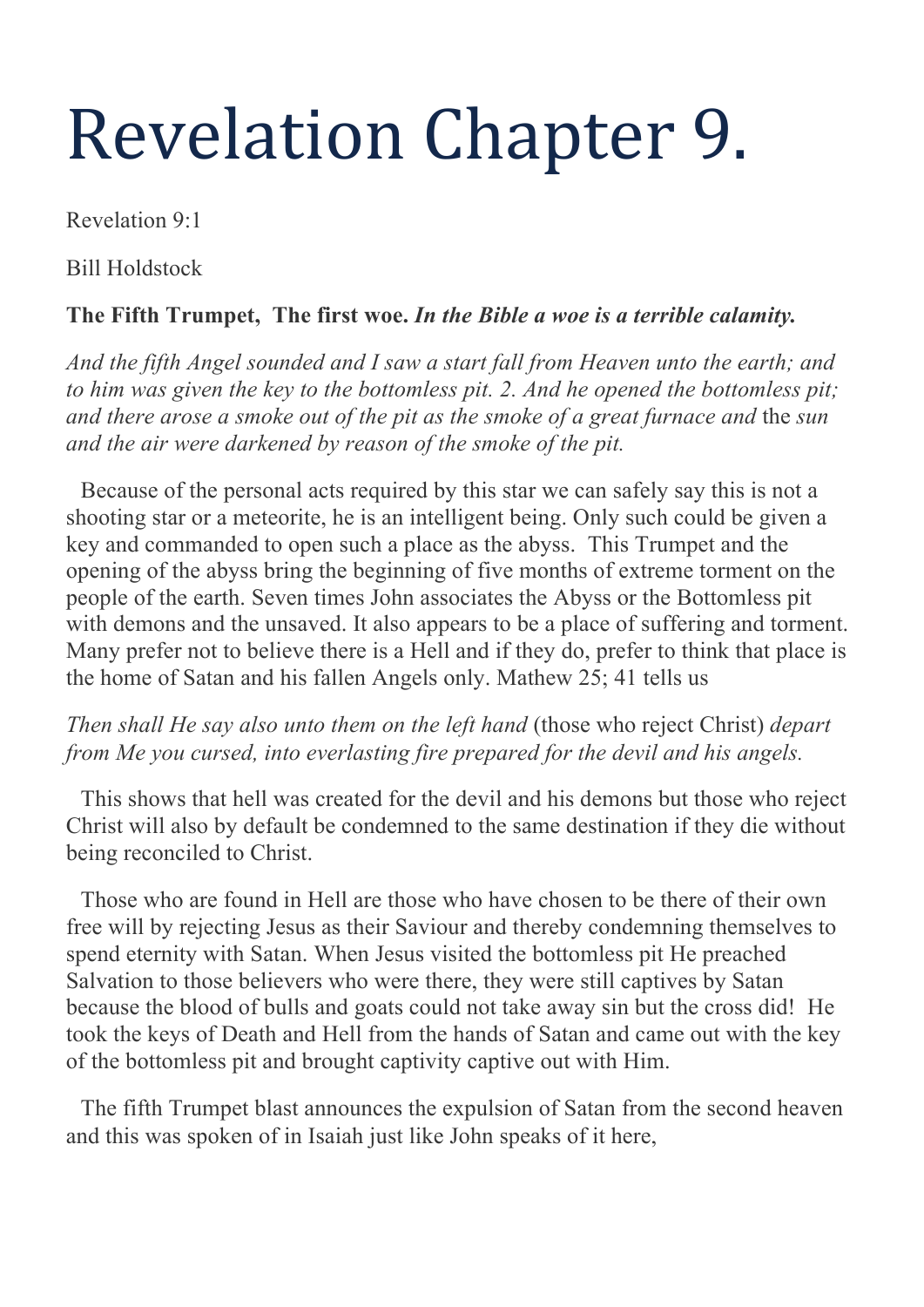## Isaiah 14;12

*How are you fallen from Heaven O Lucifer, son of the morning! How are you cut down to the ground, which did weaken the nations? For you have said in your heart I will ascend into Heaven I will exalt my throne above the stars of God; I will sit also upon the mount of the congregation in the sides of the north: I will ascend above the heights of the clouds; I will be like the Most High.*

## Note:

I believe time did elapse between verse 1 and verse 2 of Genesis Chapter 1. God originally created earth beautiful and complete. Before the fall of Satan he lived with God and all the Angels in Heaven; he was a very beautiful being. Pride entered his heart and we know from the scriptures what he thought of himself. He wanted to rise up above the Most High and take God's place. (Rev: 12; 3, 4) A revolution took place and Satan was thrown out of heaven and he took one third of the Angels with him. These became known as 'fallen angels'.

This is a big subject and very poignant to this part of our study of Revelation. I am aware that many have a different interpretation to this subject and as I have said before I respect your view but please look at this with an open mind and respect mine.

Many believe that Satan has a 'home' in hell and is confined to that place with his angels. This may not be so. When banished from Heaven in the days described in Genesis, he made his 'home' on earth that is why earth was in such a mess when God remade it in Geneses Chapter 1 verse 2. All Angels including the fallen angels and Satan himself are subject to God and they often have to report to the Throne of God to give account of their actions. Job.1. verse 6 onwards tells us that on one of these occasions when the Angels were summoned to the throne, God asked Satan where he had been. Satan said *"From going to and fro in the earth and from walking up and down in it"* So Job tells us Satan had free access to earth and to the third heaven where God dwelt. He was able to dialogue directly with God and had retained authority over mankind. But remember Jesus took away the keys- He took away all of Satan's authority to bring death and condemn mankind to Hell. Satan from that time until now is described as Prince of the power of the air (Eph: 2.2). That represents the second heaven above the surface of the earth. The reality is that he now has no power or authority, but remember he is the original liar. He is the father of lies and he now uses his lies to steal, kill, and destroy. He does that by commissioning demons to influence what we think, meditate on and believe. His ploy is to compromise our trust and faith in Jesus. It is an old trick- yet highly effective. That is why we are told that Satan is *"seeking who he may devour"*, seeking who will begin to believe his lies…So in the era that we are now living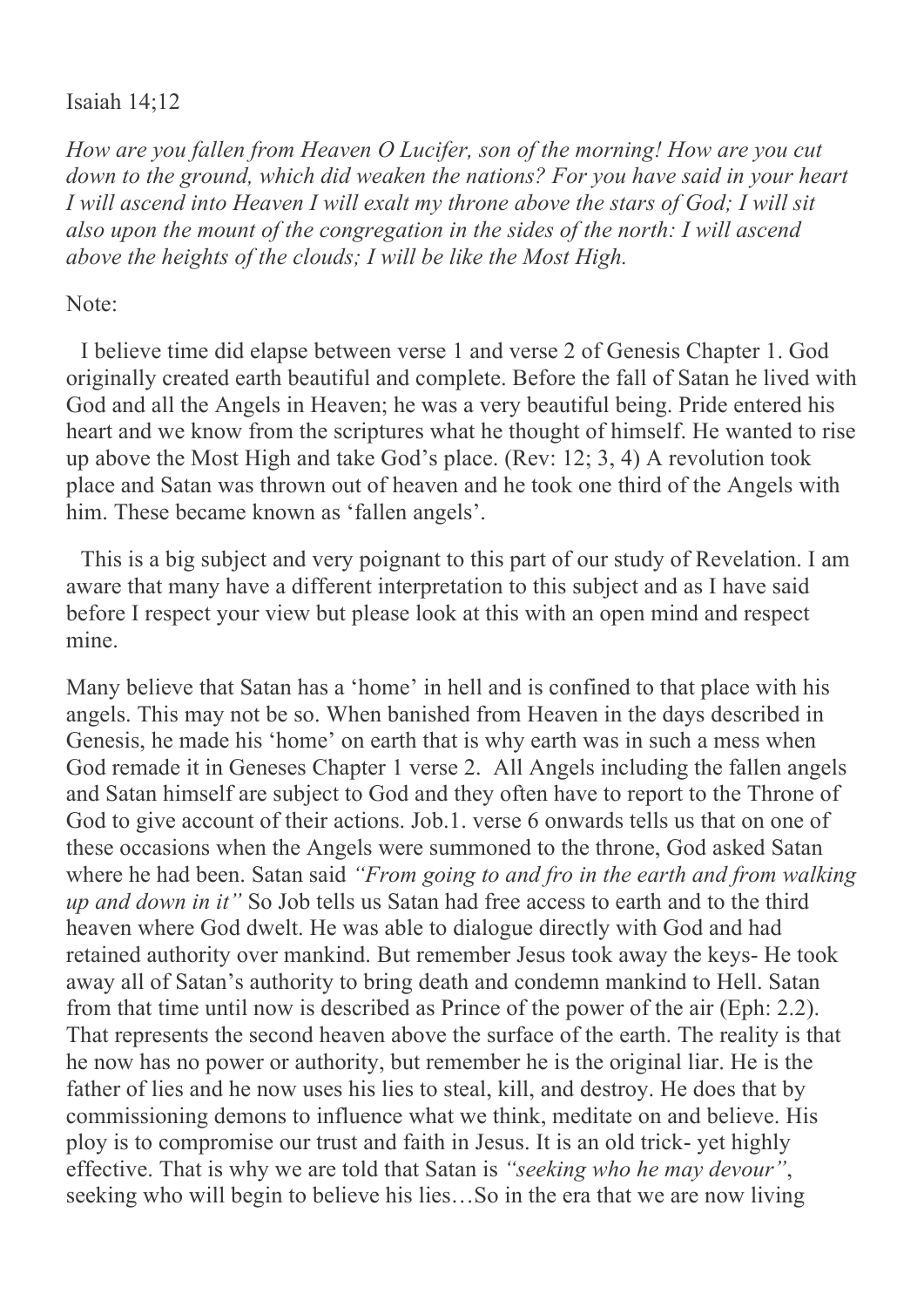Satan is not yet in hell and he seeks to get us to believe that he has true power when he does not.

#### Verse 1a

*…and to him was given the key of the bottomless pit. 2. And he opened the bottomless pit and there arose a smoke out of the pit, as the smoke of a great furnace and the sun and air were darkened by reason of the smoke of the pit.*

The key to the bottomless pit was given to Satan who opened the pit and from its depth rose smoke as the smoke of a furnace. The polluted air became darkened and the sun was turned dark by reason of the smoke. This would not be a bonfire smoke, or indeed smoke from a house on fire, vast swathes of thick ink black putrid smoke would rise up out of the bowels of the earth and fill the air and blot out the sun.

Verse 3

*And there came out of the smoke locusts upon the earth and unto them was given power, as the scorpions of the earth have power*. *And it was commanded of them that they should not hurt the grass of the earth, neither any green thing neither any tree but only those men which have not the Seal of God in their foreheads.5. And to them it was given that they should not kill them, but that they should be tormented five months: and their torment was as the torment of a scorpion when he strikes a man. And in those days shall men seek death and shall not find it, and shall desire to die and death shall flee from them.*

The appearance of these locusts is repulsive and John tells us they will be well organised, verse 11 says they have a powerful fallen angel 'king' over them whose name was Abaddon in the Hebrew and Apollyon in the Greek. These are spirit beings and they live in the abyss, indestructible by ordinary men otherwise men would not fear them, are you frightened of the locusts found in your garden? John the Baptist ate them with wild honey! John goes into detail as to what these locusts look like. They came out of the abyss unharmed by the choking black smoke and tormented human beings for five months. They are intelligent, capable of obeying orders, they have power to torment and give grief, men fear them, they have bodies like horses  $(v7)$ , they have heads like men  $(v7)$ , they have crowns of gold  $(v7)$ , they have hair like women (v8), they have teeth like a lion (v8), They have a breastplate of iron  $(v9)$ , they have wings  $(v9)$ , they have tails and a sting like a scorpion in that tail (v9). They are frightening to look at and make a thunderous noise when they fly. John gives so much detail that these cannot be symbolic. These are literal beings but being demonic and living in the abyss under the influence of Satan everything is distorted and far removed from God's original creation. But God is using these scorpions to bring massive and devastating judgment upon the unbelievers.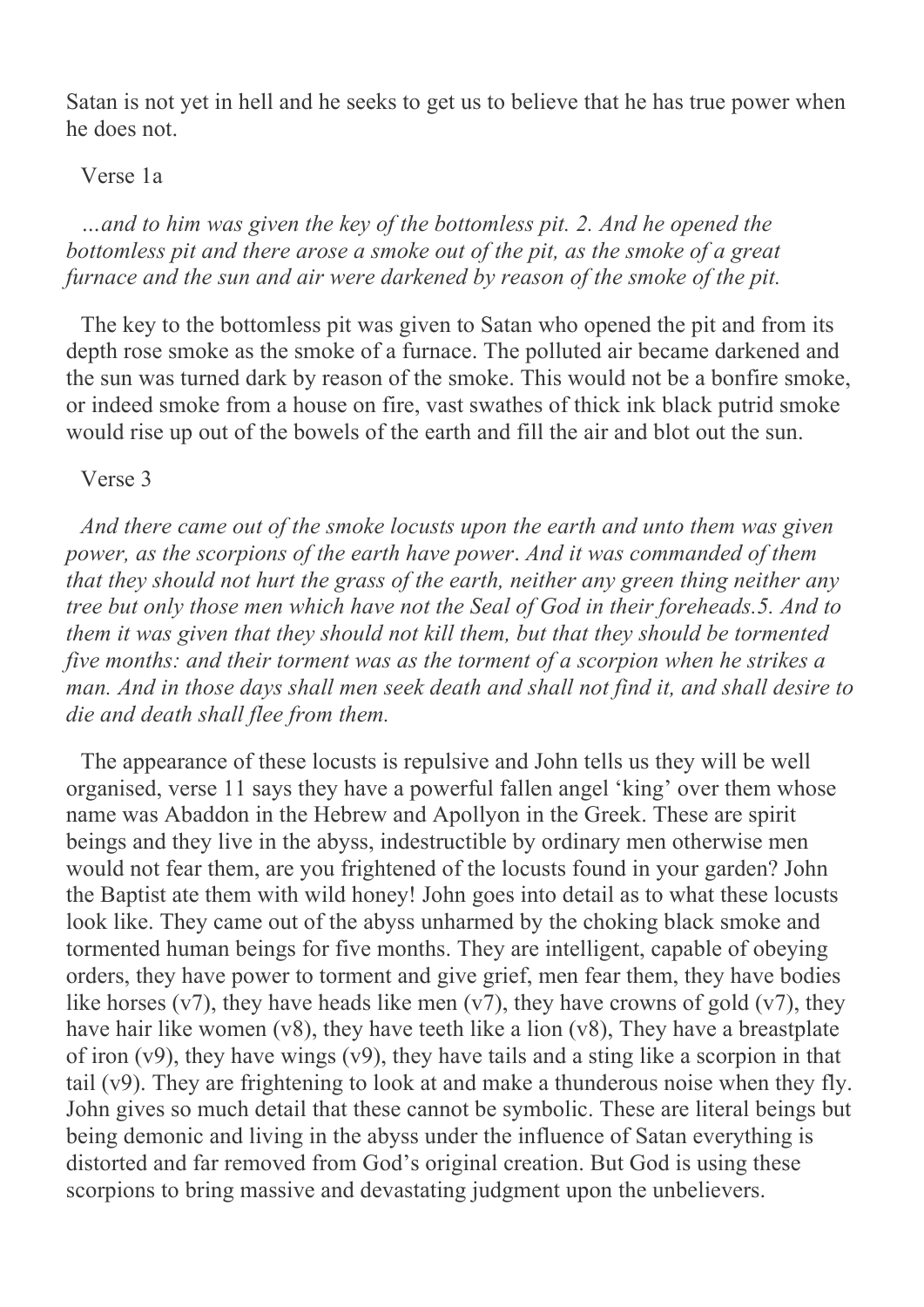## Verse 11

*And they had a king over them which is the angel out of the abyss (Greek). Whose name is in the Hebrew Abaddon but in the Greek tongue hath his name Apollyon.*

These powerful creatures will come out of the ground at the command of this 'king' who is Satan, when least expected and attack all human kind except those who had God's mark on them. There were those who belonged to God, one hundred and forty four thousand marked men who could walk free from the sting of these beasts as they preached about Jesus. It is very likely that those who responded to the message of the one hundred and forty four thousand preachers also were safe from these scorpions. The rest of mankind will be tormented stung and made ill by the sting of these demons.

At this point in our study I would like to remind you that a few chapters back we noted that those who had chosen to believe in Jesus and accept Him as their Saviour were marked by God with a mark in the forehead. This will be a physical mark seen by all just as the Antichrist's mark will be visible to all because you will not be able to buy or sell without his mark which we have come to believe to be 666. This means that there will be two classes of people in the early years of the tribulation, those on the side of the Antichrist and those on the side of Christ. I have to ask the most important question of your life that is whose side will you be on? Get this question settled as quickly as you can you don't want to be around when these locusts are about! Bye the way we are told it will be impossible to die or seek death, your torment will go on for five months: verse 6 is the one you are looking for!

## **One woe is passed and the sixth trumpet announces the second woe.** .

Verse 13

## *And the sixth angel sounded and I heard a voice from the four horns of the Golden altar which is before God.*

The Golden Altar called the Altar of Incense which was in the tabernacle and was immediately in front of the curtain that separated the Holy place from the Holy of Holies where God's presence dwelt. The golden altar was made by Moses under the instruction of God (Ex.30,1-18) and was placed by the earthly tabernacle's Holy of Holy's where the Lord's presence was located. The four horn-shaped protrusions, one on each corner of the golden altar was where an Israelite could hold onto and plead for mercy as it was the nearest point to the mercy seat they could get to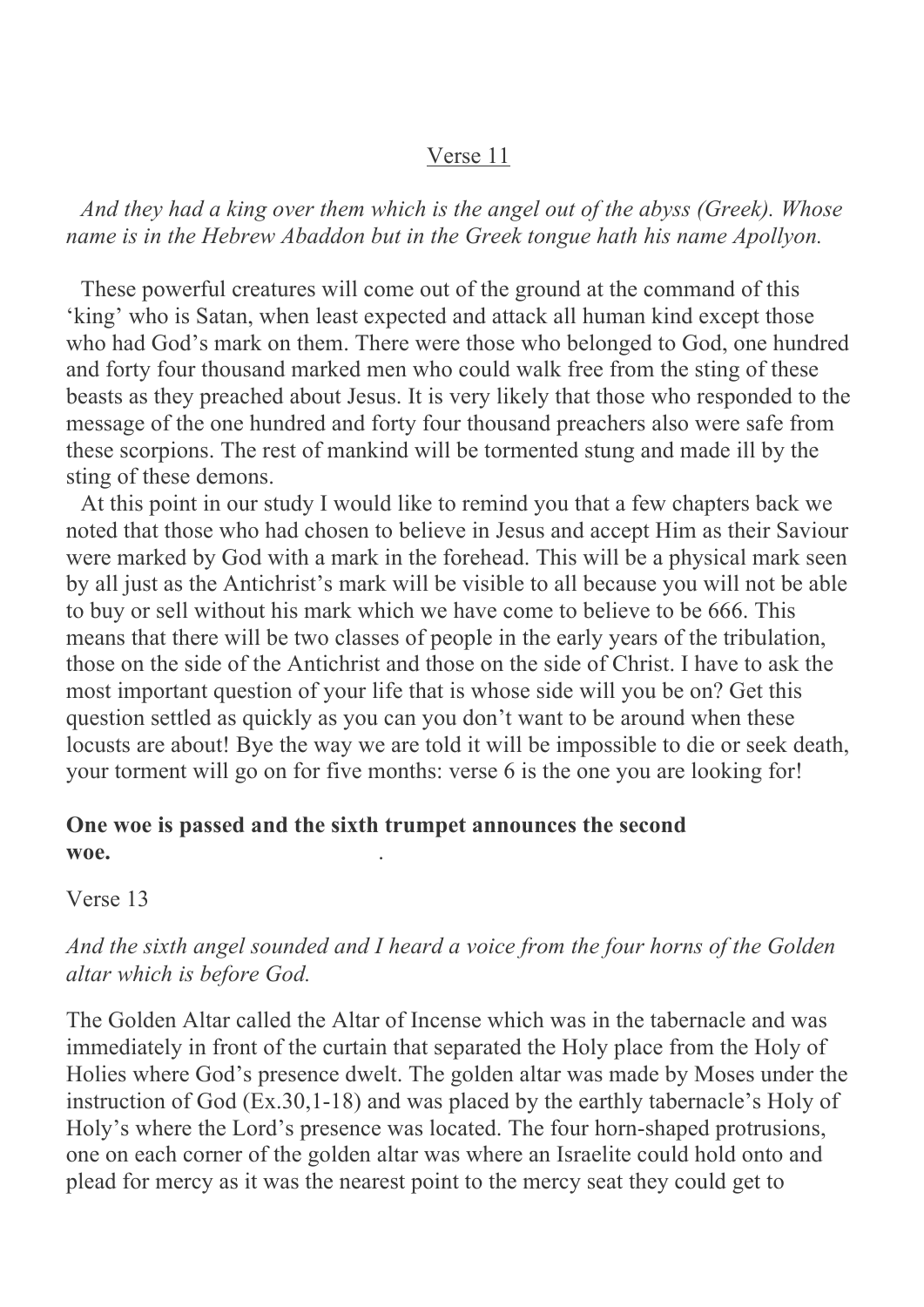outside the Holy of Holies. Only the high priest was allowed to enter the Holy of Holies and that was only once a year on the Day of Atonement.

The voice that was heard may well be the voice of the Lord giving the command to the sixth Angel who had the Trumpet to loose the four angels who are bound in the great River Euphrates. These Angels from the river are evil Angels hence they were bound. It is a grand river some 1800 miles long and marks one of the four branches of the river that flowed out of Eden (Gen:2;10) therefore it is the eastern boundary of the promised land (Ex; 23;31). This sixth Angel blew the sixth Trumpet which in turn loosed four angels, these angels were prepared for a certain year, and a certain month and a certain day and a certain hour to slay a third part of mankind. This refers to a fixed time in the history of the world; God knows the timing of the end of this age to the hour.

## Verse 16

*And the number of the army of the horseman were two hundred thousand, thousand, thousand and I heard the number of them.*

The theory that these 200,000,000 horsemen are drawn from armies from all parts of the world particularly China and Russia is false. They all come from the abyss and they are spirit beings, also they are literal creatures.

- 1. They have angelic leaders proving them to be real as angels.(14-15)
- 2. They were numbered exactly proving their individuality.(16)
- 3. They kill one third of men proving bodily contact was necessary.(15)
- 4. They are intelligent creatures because they follow orders and commands.(14-15)
- 5. They have riders on them proving they have certain control.(17)
- 6. They cannot be killed by fire or affected by the smoke of the abyss proving them spirit beings. $(1-2)$   $(17-18)$
- 7. At this moment of time they are bound in the abyss proving them fallen angels. $(1-2)$
- 8. They are indestructible by men (17)
- 9. Their bodies are capable of wearing breastplates (17)
- 10. They have bodies like horses and heads like lions (17)
- 11. Real fire, smoke and brimstone issue from real mouths (17-18)
- 12. They have tails like serpents that are capable of hurting men (19)

Whatever you think of this vast army and wherever you think they may have come from they are certainly not human!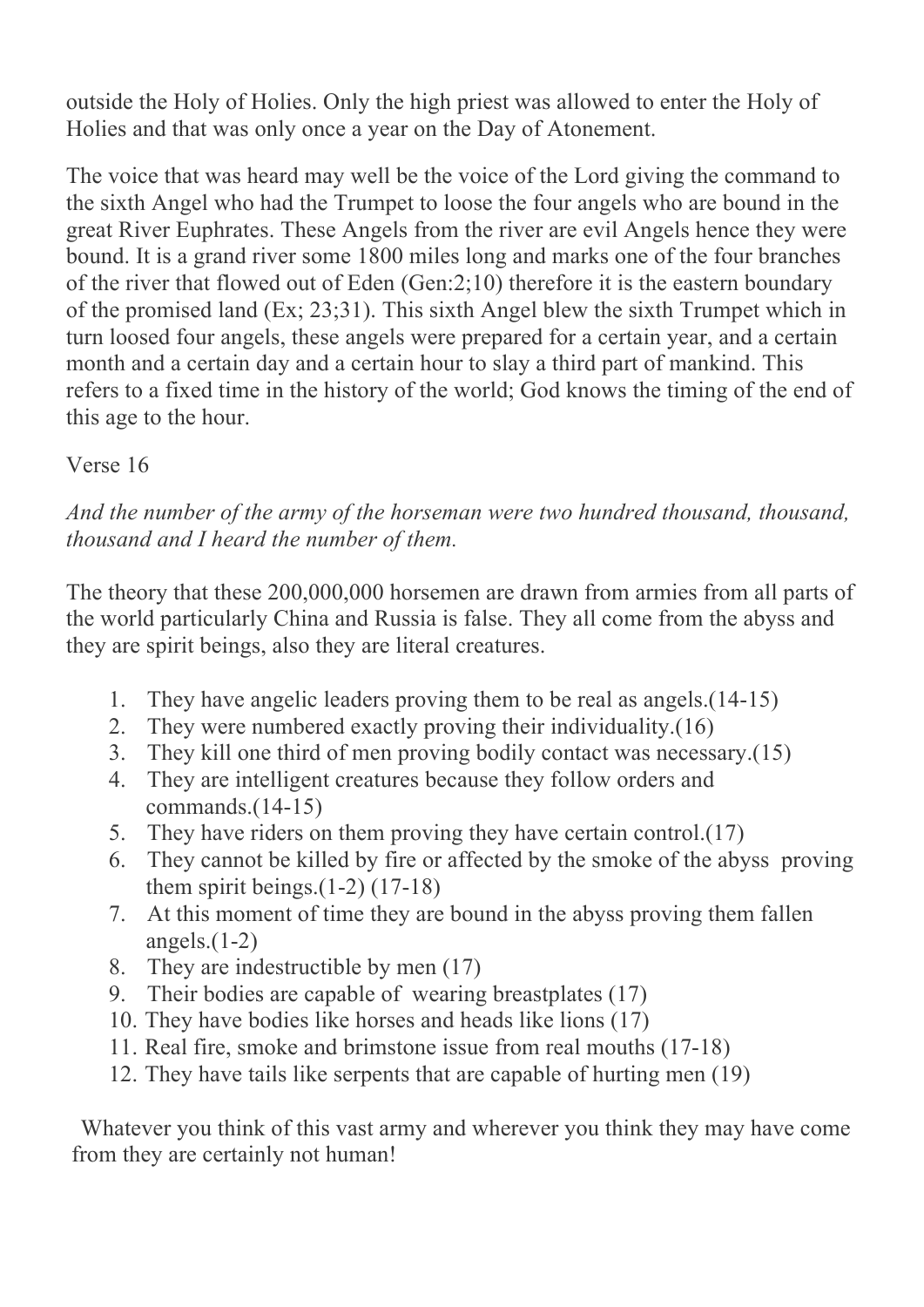## Verse 17

*And thus I saw the horses in the vision, and them that sat on them, having breastplates of fire, and of jacinth, and brimstone: and the heads of the horses were as the heads of lions; and out of their mouths issued fire and smoke and brimstone.*

For many years it has been taught that this army is made up of 200 million solders from China who boast they can raise such an army. This does not seem to make sense, we have seen that these 200, million are led by four fallen angels who were bound in the river Euphrates, and they were mounted on strange horses unlike any horses we know of today. We also note that verse 17 tells us that it is these horses that have the ability to do the fighting not the riders. The Bible tells us they are demonic spirits led by four fallen angels and their mission is to murder millions of people.

John was the Lord's beloved disciple; he was the last disciple remaining alive and was a prisoner on the Isle of Patmos. God gave him the commission to write this very important book of Revelation. It was God who called him up to heaven in a vision and showed him future events and asked him to write them down. As preposterous as these events may seem to us today just remember it was God who ordered the plagues upon Egypt. Aaron's rod turned into a serpent, all water sources turned to blood, millions of frogs pestering everyone. He made lice from the dust of the earth, then swarms of flies, the death of all Egypt's cattle, the boils and the hail, the locusts and the darkness, and the death of all Egypt's very young.

There are very many miracles like the water into wine, Gideon's battle won with only 300 men, the five loaves and two fish and many, many more. When you read our studies in Revelation of all these strange things happening at the beginning of the seven year tribulation you may think these things just cannot be, but remember that's what the Egyptians thought when each plague came upon them. Don't underestimate God for one second; He is God Almighty creator of Heaven and Earth and He will judge the world for rejecting His Son Jesus and He has shown us what He is going to do so we can avoid it by giving our hearts and lives over to Him today.

#### Verse 18

*By these three* (plagues) *was the third part of men killed by fire and by smoke and by brimstone which issued out of their mouths.* 19 *For their power is in their mouth, and in their tails: for their tails were like unto serpents and had heads, and with them they do hurt.*